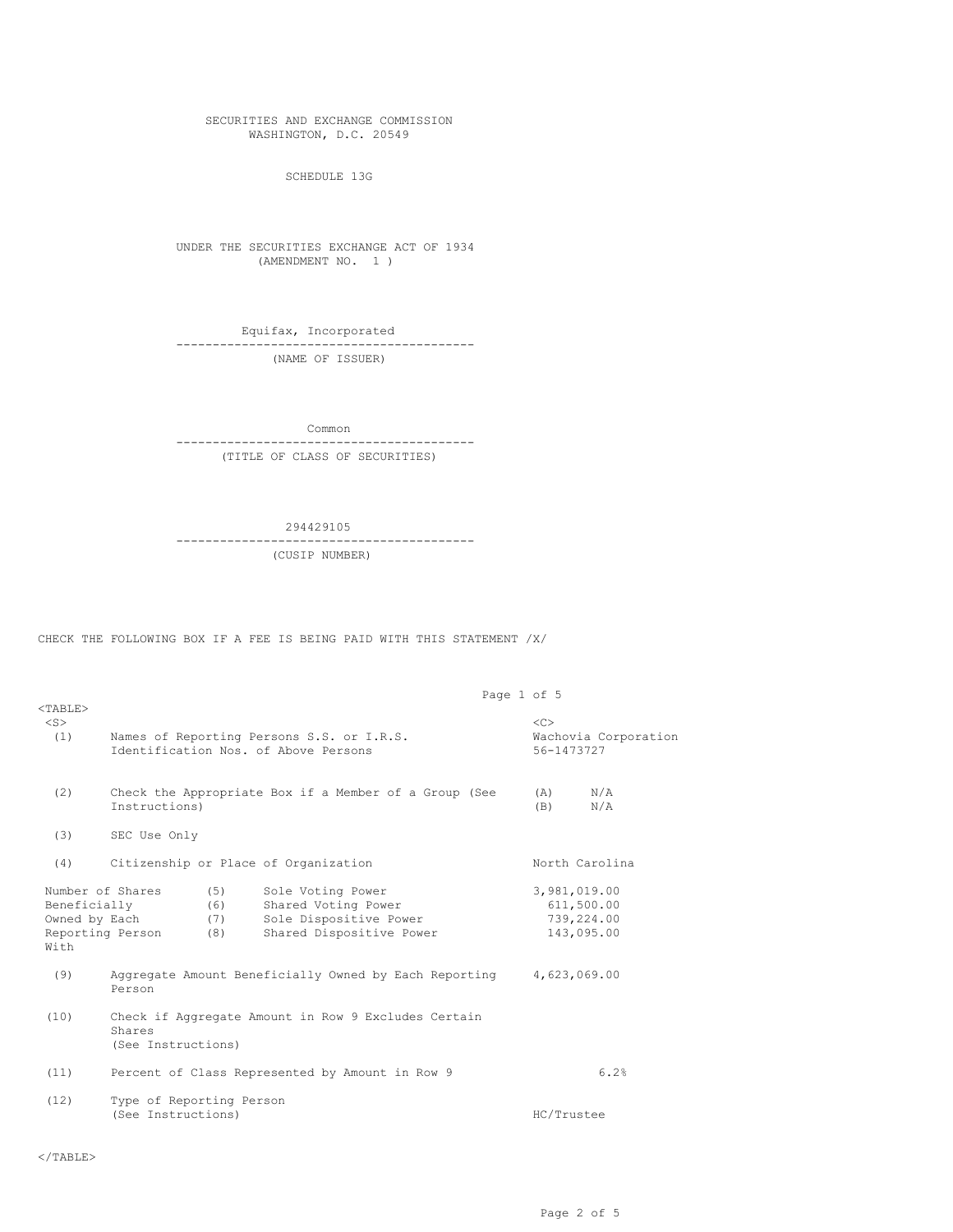| $<$ TABLE $>$<br>$<$ S $>$<br>ITEM 1 (A) | <<                                                                                                           | NAME OF ISSUER: |                                                                                                                                                                                   |  |  |  |  |  |
|------------------------------------------|--------------------------------------------------------------------------------------------------------------|-----------------|-----------------------------------------------------------------------------------------------------------------------------------------------------------------------------------|--|--|--|--|--|
|                                          | Equifax, Incorporated                                                                                        |                 |                                                                                                                                                                                   |  |  |  |  |  |
| ITEM 1 (B)                               | ADDRESS OF ISSUER'S PRINCIPAL EXECUTIVE OFFICES:                                                             |                 |                                                                                                                                                                                   |  |  |  |  |  |
|                                          | 1600 Peachtree Street<br>Atlanta, Ga 30309                                                                   |                 |                                                                                                                                                                                   |  |  |  |  |  |
| ITEM 2 (A)                               |                                                                                                              |                 | NAME OF PERSON FILING:                                                                                                                                                            |  |  |  |  |  |
|                                          | Wachovia Corporation                                                                                         |                 |                                                                                                                                                                                   |  |  |  |  |  |
| ITEM 2 (B)                               | ADDRESS OF PRINCIPAL BUSINESS OFFICE:                                                                        |                 |                                                                                                                                                                                   |  |  |  |  |  |
|                                          | 301 North Main Street<br>Winston-Salem, North Carolina 27150-3099                                            |                 |                                                                                                                                                                                   |  |  |  |  |  |
| ITEM 2 (C)                               | CITIZENSHIP:                                                                                                 |                 |                                                                                                                                                                                   |  |  |  |  |  |
|                                          | North Carolina                                                                                               |                 |                                                                                                                                                                                   |  |  |  |  |  |
| ITEM 2 (D)                               | TITLE OF CLASS OF SECURITIES:                                                                                |                 |                                                                                                                                                                                   |  |  |  |  |  |
|                                          |                                                                                                              | Common          |                                                                                                                                                                                   |  |  |  |  |  |
| ITERM 2 (E)                              | CUSIP NUMBER:                                                                                                |                 |                                                                                                                                                                                   |  |  |  |  |  |
|                                          | 294429105                                                                                                    |                 |                                                                                                                                                                                   |  |  |  |  |  |
| ITEM 3                                   | IF THIS STATEMENT IS FILED PURSUANT TO RULES 13D-1(B), OR 13D-3(B), CHECK WHETHER THE PERSON<br>FILING IS A: |                 |                                                                                                                                                                                   |  |  |  |  |  |
|                                          | (A)                                                                                                          | ( )             | BROKER OR DEALER REGISTERED UNDER SECTION 15 OF THE ACT                                                                                                                           |  |  |  |  |  |
|                                          | (B)                                                                                                          | ( )             | BANK AS DEFINED IN SECTION 3(A)(6) OF THE ACT                                                                                                                                     |  |  |  |  |  |
|                                          | (C)                                                                                                          | ( )             | INSURANCE COMPANY AS DEFINED IN SECTION 3(A) (19) OF THE ACT                                                                                                                      |  |  |  |  |  |
|                                          | (D)                                                                                                          | ( )             | INVESTMENT COMPANY REGISTERED UNDER SECTION 8 OF THE INVESTMENT COMPANY ACT                                                                                                       |  |  |  |  |  |
|                                          | (E)                                                                                                          | ( )             | INVESTMENT ADVISER REGISTERED UNDER SECTION 203 OF THE INVESTMENT ADVISERS ACT OF<br>1940                                                                                         |  |  |  |  |  |
|                                          | (F)                                                                                                          | ( )             | EMPLOYEE BENEFIT PLAN, PENSION FUND WHICH IS SUBJECT TO THE PROVISIONS OF THE<br>EMPLOYEE RETIREMENT INCOME SECURITY ACT OF 1974 OR ENDOWMENT FUND; SEE<br>240.13D-1(B)(1)(II)(F) |  |  |  |  |  |
|                                          | (G)                                                                                                          | (X)             | PARENT HOLDING COMPANY, IN ACCORDANCE WITH 240.13D-1(B) (II) (G) (NOTE: SEE ITEM 7)<br>(WACHOVIA CORPORATION)                                                                     |  |  |  |  |  |
| $\langle$ /TABLE>                        |                                                                                                              |                 |                                                                                                                                                                                   |  |  |  |  |  |
|                                          |                                                                                                              |                 | Page 3 of 5                                                                                                                                                                       |  |  |  |  |  |
| $TABLE$<br>$<$ S $>$                     | <<><br>(H)                                                                                                   |                 | () GROUP, IN ACCORDANCE WITH $240.13D-1(B)(1)(II)(H)$                                                                                                                             |  |  |  |  |  |
| ITEM 4                                   | OWNERSHIP.                                                                                                   |                 |                                                                                                                                                                                   |  |  |  |  |  |
|                                          | IF THE PERCENT OF THE CLASS OWNED, AS OF DECEMBER 31 OF THE YEAR COVERED BY THE STATEMENT, OR AS OF          |                 |                                                                                                                                                                                   |  |  |  |  |  |
| THE LAST DAY OF                          | ANY MONTH DESCRIBED IN RULE 13D-1 (B)(2), IF APPLICABLE, EXCEEDS FIVE PERCENT, PROVIDE THE FOLLOWING         |                 |                                                                                                                                                                                   |  |  |  |  |  |
| INFORMATION AS                           | OF THAT DATE AND IDENTIFY THOSE SHARES WHICH THERE IS A RIGHT TO ACQUIRE.                                    |                 |                                                                                                                                                                                   |  |  |  |  |  |
|                                          | WACHOVIA CORPORATION                                                                                         |                 |                                                                                                                                                                                   |  |  |  |  |  |
|                                          | (A)<br>AMOUNT BENEFICIALLY OWNED: 4,623,069.00<br>------------                                               |                 |                                                                                                                                                                                   |  |  |  |  |  |
|                                          | (B)                                                                                                          |                 | 6.2%<br>PERCENT OF CLASS:<br>-------------                                                                                                                                        |  |  |  |  |  |